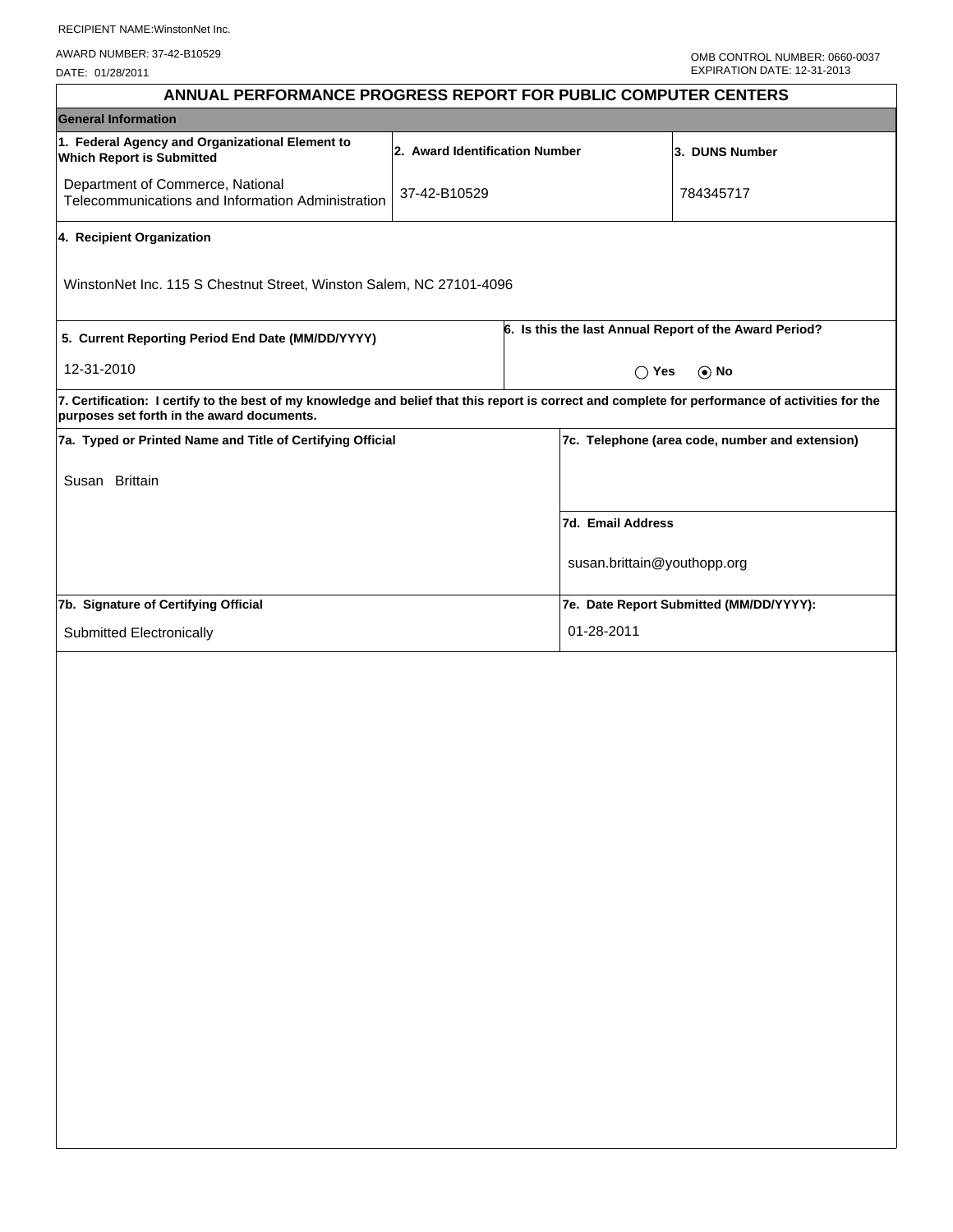RECIPIENT NAME:WinstonNet Inc.

AWARD NUMBER: 37-42-B10529

DATE: 01/28/2011

 **PROJECT INDICATORS**

**1. Are you establishing new Public Computer Centers (PCCs) or improving existing PCCs?**

◯ New ◯ Improved **Both** 

**2. How many PCCs were established or improved, and what type of institution(s) were they associated with? Please provide actual total numbers to date. Figures should be reported cumulatively from award inception to the end of the most recent calendar year. Recipients should only count the PCCs that were fully established or in which improvements have been fully completed in that year (that is, partial improvements should not be counted).**

| <b>Institutions</b>                                            | <b>Established</b> | Improved    | <b>Total</b> |
|----------------------------------------------------------------|--------------------|-------------|--------------|
| Schools (K-12)                                                 | 0                  | $\Omega$    | 0            |
| <b>Libraries</b>                                               | 0                  | 0           | 0            |
| <b>Community Colleges</b>                                      | 0                  | $\Omega$    | 0            |
| <b>Universities / Colleges</b>                                 | 0                  | $\mathbf 0$ | 0            |
| <b>Medical / Health care Facilities</b>                        | $\Omega$           | $\Omega$    | $\Omega$     |
| <b>Public Safety Entities</b>                                  | 0                  | $\Omega$    | 0            |
| Job-Training and/or Economic Development<br><b>Institution</b> | 0                  | $\Omega$    | 0            |
| <b>Other Community Support-Governmental</b>                    | 0                  | $\Omega$    | 0            |
| (please specify):                                              |                    |             |              |
| Other Community Support-Non-Governmental                       | 0                  | 0           | 0            |
| (please specify):                                              |                    |             |              |

**3. Please complete the following chart for each PCC established or improved using BTOP funds. Please provide actual total numbers to date.**

**3.a. New PCCs**

| <b>New PCC Address</b>      | Number of<br>Workstations<br><b>Available to the Public</b>                                  | <b>Total Hours of</b><br><b>Operation per 120-</b><br>hour Business Week | <b>Total Hours of</b><br><b>Operation per 48-hour</b><br>Weekend | <b>Speed of Broadband</b><br><b>Access to Facility</b><br>(Mbps) | <b>Average Number of</b><br><b>Users per Week</b> |
|-----------------------------|----------------------------------------------------------------------------------------------|--------------------------------------------------------------------------|------------------------------------------------------------------|------------------------------------------------------------------|---------------------------------------------------|
| 0                           | 0                                                                                            | 0                                                                        | 0                                                                | 0                                                                | 0                                                 |
|                             |                                                                                              | <b>Add New PCC</b>                                                       | <b>Remove New PCC</b>                                            |                                                                  |                                                   |
| 3.b. Improved PCCs          |                                                                                              |                                                                          |                                                                  |                                                                  |                                                   |
| <b>New PCC Address</b>      | Number of<br>Workstations<br><b>Available to the Public</b>                                  | <b>Total Hours of</b><br>Operation per 120-<br>hour Business Week        | <b>Total Hours of</b><br><b>Operation per 48-hour</b><br>Weekend | <b>Speed of Broadband</b><br><b>Access to Facility</b><br>(Mbps) | <b>Average Number of</b><br><b>Users per Week</b> |
| <b>Prior to Improvement</b> |                                                                                              |                                                                          |                                                                  |                                                                  |                                                   |
| 0                           | $\Omega$                                                                                     | 0                                                                        | $\Omega$                                                         | 0                                                                | $\Omega$                                          |
|                             | <b>Add New PCC</b>                                                                           |                                                                          |                                                                  |                                                                  |                                                   |
| After Improvement           |                                                                                              |                                                                          |                                                                  |                                                                  |                                                   |
| 0                           | $\Omega$                                                                                     | 0                                                                        | 0                                                                | 0                                                                | 0                                                 |
|                             | <b>Add New PCC</b>                                                                           |                                                                          | <b>Remove New PCC</b>                                            |                                                                  |                                                   |
|                             | 4.a. Please check the primary uses of the PCCs funded by this award. (Check all that apply.) |                                                                          |                                                                  |                                                                  |                                                   |

✔ **Open Lab Time Other** ✔ **Training**

|     | 4.b. If "other," please specify the primary use of the PCCs: |  |  |
|-----|--------------------------------------------------------------|--|--|
| N/A |                                                              |  |  |